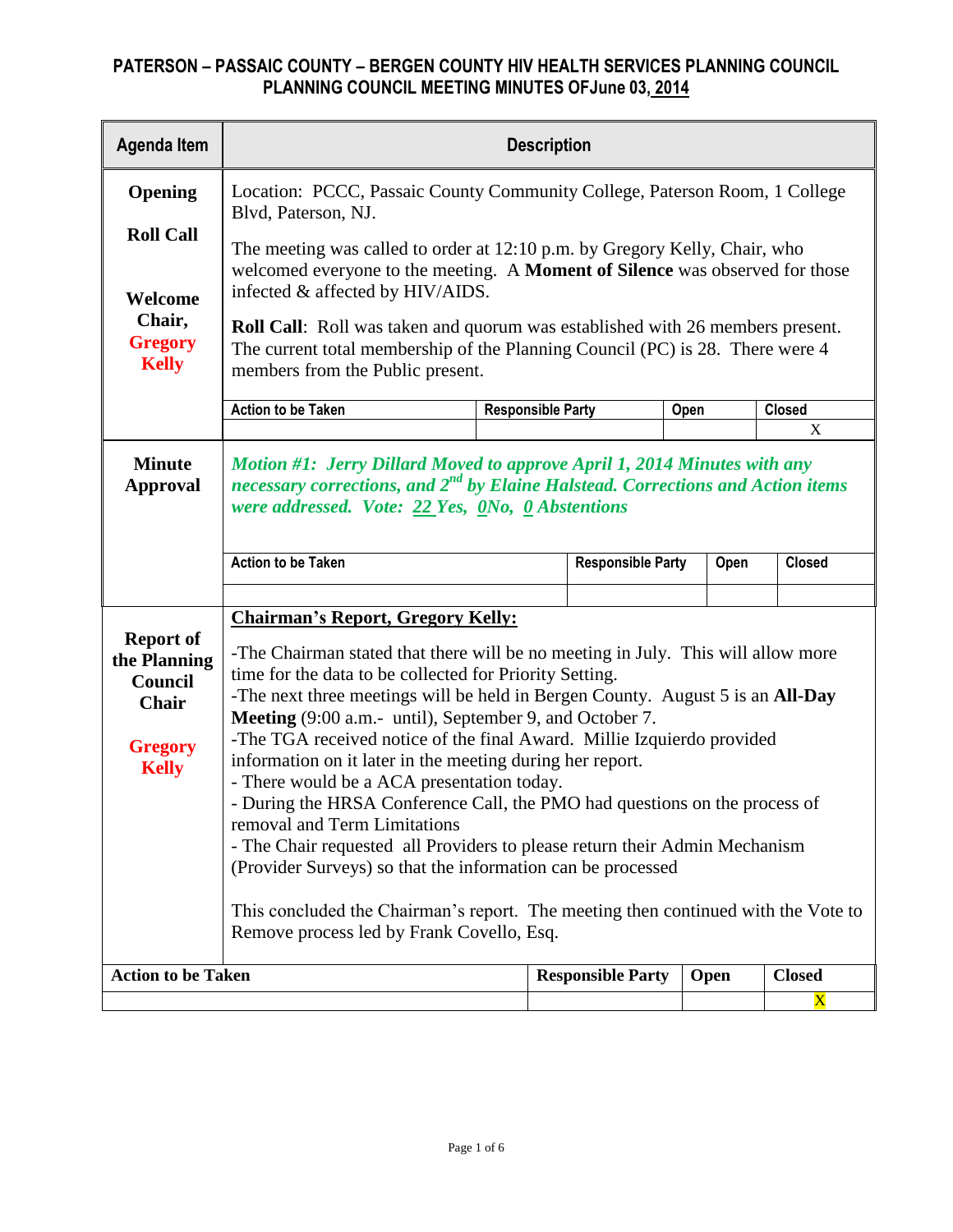|                                                                      | Vote for Removal was led by Frank Covello, Esq.                                                                                                                                                                                                                                                                                                                                                                                                                                                                                                                                                                                                                                                                                                                                                                            |                          |      |               |  |  |  |  |  |  |  |  |
|----------------------------------------------------------------------|----------------------------------------------------------------------------------------------------------------------------------------------------------------------------------------------------------------------------------------------------------------------------------------------------------------------------------------------------------------------------------------------------------------------------------------------------------------------------------------------------------------------------------------------------------------------------------------------------------------------------------------------------------------------------------------------------------------------------------------------------------------------------------------------------------------------------|--------------------------|------|---------------|--|--|--|--|--|--|--|--|
| Vote for<br><b>Removal</b>                                           | Candidates up for removal were: Dora Robinson and Paul Persaud.                                                                                                                                                                                                                                                                                                                                                                                                                                                                                                                                                                                                                                                                                                                                                            |                          |      |               |  |  |  |  |  |  |  |  |
| <b>Frank</b><br><b>Covello, Esq</b>                                  | Dora Robinson's removal was discussed first. Dora provided information on her<br>absences and stated that she wanted to remain a member of the Planning Council.<br>Other's spoke on her behalf. Further discussion rendered the fact that Alternates<br>were needed by everyone. The Chair stated that developing an Alternate Pool for<br>consumers is one of the priorities of the CDC. The Vote: 26 Don't Remove and 0<br>YES to Remove. Dora was NOT removed from the Council.<br><b>Paul Persaud's removal was discussed next. Paul provided information of his status</b><br>and his support of the removal process. He wants to remain as a member of the<br>Planning Council. Others spoke regarding Paul. The Vote: 23 Don't Remove and<br><b>1 YES to Remove.</b> Paul was <b>NOT</b> removed from the Council. |                          |      |               |  |  |  |  |  |  |  |  |
|                                                                      |                                                                                                                                                                                                                                                                                                                                                                                                                                                                                                                                                                                                                                                                                                                                                                                                                            |                          |      |               |  |  |  |  |  |  |  |  |
| <b>Report of the</b><br><b>Liaisons</b>                              | Karen Walker - CAEAR Coalition Liaison reported:                                                                                                                                                                                                                                                                                                                                                                                                                                                                                                                                                                                                                                                                                                                                                                           |                          |      |               |  |  |  |  |  |  |  |  |
| <b>Karen</b><br><b>Walker</b><br><b>CAEAR</b>                        | Karen wasn't able to access the recording of the last CAEAR call. However, she<br>stated that CAEAR is not supporting combining Part D into Part C. Also, there is<br>an upcoming CAEAR meeting in Washington D.C.<br>This ended Karen Walker's CAEAR report.                                                                                                                                                                                                                                                                                                                                                                                                                                                                                                                                                              |                          |      |               |  |  |  |  |  |  |  |  |
| <b>Sonya</b><br><b>Franklin-</b><br><b>Thompson</b><br><b>NJDOH</b>  | Sonya Franklin-Thompson - NJDOH (NJ Department of Health) reported<br>that anyone participating in the National HIV Testing Day should submit their<br>One Time Event request to DOH.                                                                                                                                                                                                                                                                                                                                                                                                                                                                                                                                                                                                                                      |                          |      |               |  |  |  |  |  |  |  |  |
| <b>Action to be Taken</b>                                            | This ended the DOH report.                                                                                                                                                                                                                                                                                                                                                                                                                                                                                                                                                                                                                                                                                                                                                                                                 | <b>Responsible Party</b> | Open | <b>Closed</b> |  |  |  |  |  |  |  |  |
|                                                                      |                                                                                                                                                                                                                                                                                                                                                                                                                                                                                                                                                                                                                                                                                                                                                                                                                            |                          |      |               |  |  |  |  |  |  |  |  |
| Office of the<br><b>Grantee</b><br><b>Millie</b><br><b>Izquierdo</b> | $\overline{\textbf{X}}$<br>Office of the Grantee, Millie Izquierdo reported:<br>Millie Izquierdo advised the Council that the TGA had received its supplemental<br>award. The total amount for FY2014 is \$4, 209, 064.<br>Millie thanked all those that helped her and provided information for her to be able<br>to close out the books successfully.<br>HRSA requested that the Grantee secure any information regarding barriers or<br>hardships with ACA from the Providers.<br>FY2013 is closed. She will be working with the City Comptroller tomorrow to<br>finalize everything.                                                                                                                                                                                                                                   |                          |      |               |  |  |  |  |  |  |  |  |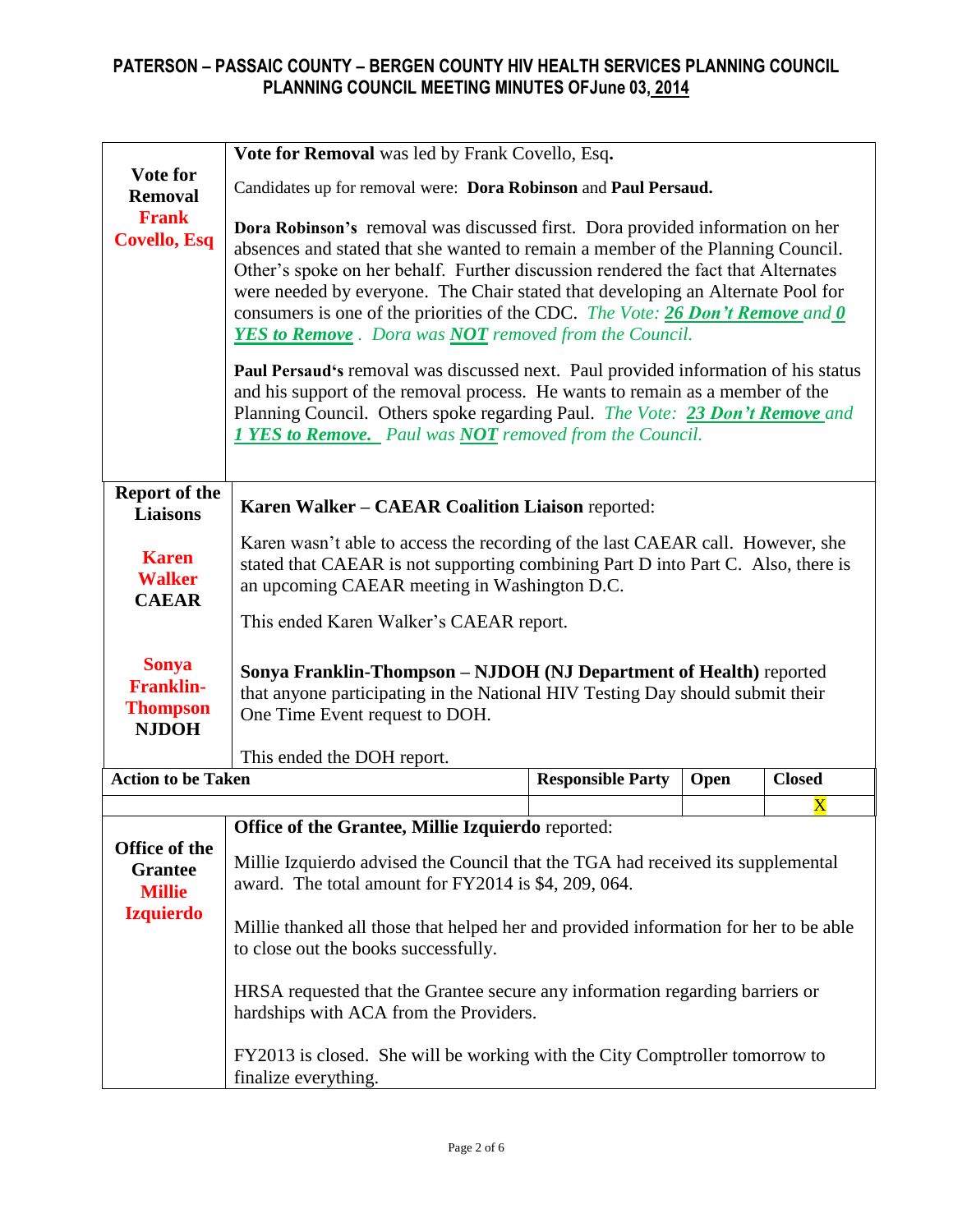|                                                 | Kathleen DeMichele, CDC (Community Development Committee), Vice           |                                                                                                                                                             |                                                                             |      |               |  |  |  |  |  |  |  |
|-------------------------------------------------|---------------------------------------------------------------------------|-------------------------------------------------------------------------------------------------------------------------------------------------------------|-----------------------------------------------------------------------------|------|---------------|--|--|--|--|--|--|--|
| <b>Community</b>                                | <b>Chairman, provided the following report:</b>                           |                                                                                                                                                             |                                                                             |      |               |  |  |  |  |  |  |  |
| <b>Development</b><br><b>Committee</b><br>(CDC) |                                                                           | 1. There were 28 members on the PC. Two are waiting to be sworn in since<br>completing Orientation: Khalilah Daniels and Eduardo Elizondo. This will bring  |                                                                             |      |               |  |  |  |  |  |  |  |
|                                                 |                                                                           | the PC membership to 30.                                                                                                                                    |                                                                             |      |               |  |  |  |  |  |  |  |
| <b>Vice Chair,</b>                              |                                                                           | 2. Bergen Families and Buddies recruitment efforts have resulted in three potential<br>new members.                                                         |                                                                             |      |               |  |  |  |  |  |  |  |
| <b>Kathleen</b>                                 |                                                                           | 3. The CDC is continuing to work on the Day of Capacity which will be held on                                                                               |                                                                             |      |               |  |  |  |  |  |  |  |
| <b>DeMichele</b>                                |                                                                           | October 7. The final location has not been determined.                                                                                                      |                                                                             |      |               |  |  |  |  |  |  |  |
|                                                 |                                                                           | 4. MJ announced that the CDC Chair was married over the weekend!!!                                                                                          |                                                                             |      |               |  |  |  |  |  |  |  |
|                                                 |                                                                           | This ended the CDC report.                                                                                                                                  |                                                                             |      |               |  |  |  |  |  |  |  |
| <b>Action to be Taken</b>                       |                                                                           |                                                                                                                                                             | <b>Responsible Party</b>                                                    | Open | <b>Closed</b> |  |  |  |  |  |  |  |
|                                                 |                                                                           |                                                                                                                                                             |                                                                             |      |               |  |  |  |  |  |  |  |
|                                                 |                                                                           | Planning & Development (P&D) Chair, Karen Walker reported on the                                                                                            |                                                                             |      |               |  |  |  |  |  |  |  |
| <b>PLANNING &amp;</b>                           |                                                                           | following:                                                                                                                                                  |                                                                             |      |               |  |  |  |  |  |  |  |
| <b>DEVELOPMENT</b>                              |                                                                           |                                                                                                                                                             |                                                                             |      |               |  |  |  |  |  |  |  |
| Chair,                                          |                                                                           | 1. Most of P&D report will be the <i>ACA presentation</i> to be presented by Dr. Pat<br>Virga.                                                              |                                                                             |      |               |  |  |  |  |  |  |  |
| <b>Karen Walker</b>                             |                                                                           | 2. The Online In-Care survey (in Spanish) is now being utilized (33 have                                                                                    |                                                                             |      |               |  |  |  |  |  |  |  |
|                                                 |                                                                           | completed                                                                                                                                                   |                                                                             |      |               |  |  |  |  |  |  |  |
|                                                 |                                                                           |                                                                                                                                                             | 3. Will be bringing back the total EIIHA workgroup. Had two collaborates:   |      |               |  |  |  |  |  |  |  |
|                                                 |                                                                           |                                                                                                                                                             | EIS outreach Workgroup and Linkage to Care. Now they will be pulling all of |      |               |  |  |  |  |  |  |  |
|                                                 |                                                                           | the groups together.<br>4. The Report on the Directives from the Grantee were reviewed by P&D                                                               |                                                                             |      |               |  |  |  |  |  |  |  |
|                                                 |                                                                           | The remainder of the P&D report was done by Dr. Pat Virga on ACA                                                                                            |                                                                             |      |               |  |  |  |  |  |  |  |
|                                                 |                                                                           | (Affordable Care Act) impacts. Dr. Virga started her presentation doesn't                                                                                   |                                                                             |      |               |  |  |  |  |  |  |  |
| <b>ACA</b><br><b>Presentation</b>               |                                                                           | reflect the total impact of ACA since it's not known. Therefore the Council                                                                                 |                                                                             |      |               |  |  |  |  |  |  |  |
| Dr. Pat Virga                                   |                                                                           | won't know the final impact to this TGA and the impact on the Priority Setting                                                                              |                                                                             |      |               |  |  |  |  |  |  |  |
|                                                 |                                                                           | process until much later. She provided:                                                                                                                     |                                                                             |      |               |  |  |  |  |  |  |  |
|                                                 |                                                                           | <b>Rationale</b><br><b>A</b> Implementation of the Patient Protection and Affordable Care Act                                                               |                                                                             |      |               |  |  |  |  |  |  |  |
|                                                 |                                                                           | $(ACA)$ now in full effect.                                                                                                                                 |                                                                             |      |               |  |  |  |  |  |  |  |
|                                                 |                                                                           | 8. There remains a need to further assess the financial and service                                                                                         |                                                                             |      |               |  |  |  |  |  |  |  |
|                                                 |                                                                           | impact of the ACA on the Bergen-Passaic TGA and the Part A                                                                                                  |                                                                             |      |               |  |  |  |  |  |  |  |
|                                                 |                                                                           | Program                                                                                                                                                     |                                                                             |      |               |  |  |  |  |  |  |  |
|                                                 |                                                                           | <b>A</b> In the short term, i.e., 2014, the Part A Program is struggling to meet<br>the 75/25 core service rule and may find it even more difficult as Part |                                                                             |      |               |  |  |  |  |  |  |  |
|                                                 | A clients become Medicaid eligible.                                       |                                                                                                                                                             |                                                                             |      |               |  |  |  |  |  |  |  |
|                                                 |                                                                           | 8. Some services may be available from front-line payers, such as                                                                                           |                                                                             |      |               |  |  |  |  |  |  |  |
|                                                 |                                                                           | Medicaid, while others may be available only through Ryan White.                                                                                            |                                                                             |      |               |  |  |  |  |  |  |  |
|                                                 |                                                                           | It is essential to have an informed Planning Council as it considers                                                                                        |                                                                             |      |               |  |  |  |  |  |  |  |
|                                                 | application of a waiver to the 75/25 rule, service priorities and funding |                                                                                                                                                             |                                                                             |      |               |  |  |  |  |  |  |  |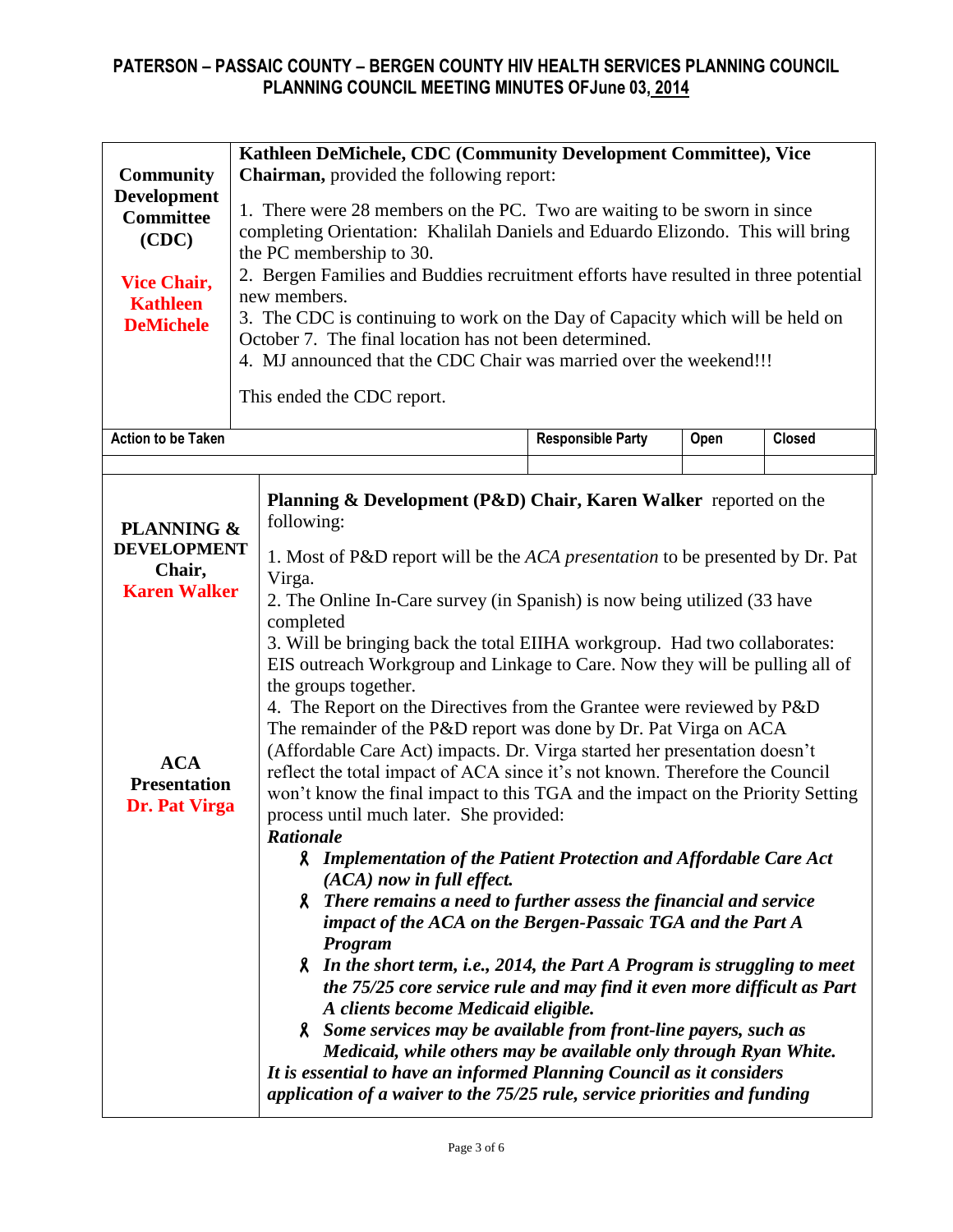| <b>ACA</b><br><b>Presentation</b>          | allocations.<br>The presentation concluded with:<br><b>Planning Council Decisions</b>                                                                                                                                                                                                                                                                                                                                                                                                                                                                                               |                                                                                                                                                                                                                                                                                                                                                                                                                                                                                                                                                                                                                                                                                                                                                                                                                                                                                                                                                                                                                                                                                                                                   |        |               |  |  |  |  |  |  |  |
|--------------------------------------------|-------------------------------------------------------------------------------------------------------------------------------------------------------------------------------------------------------------------------------------------------------------------------------------------------------------------------------------------------------------------------------------------------------------------------------------------------------------------------------------------------------------------------------------------------------------------------------------|-----------------------------------------------------------------------------------------------------------------------------------------------------------------------------------------------------------------------------------------------------------------------------------------------------------------------------------------------------------------------------------------------------------------------------------------------------------------------------------------------------------------------------------------------------------------------------------------------------------------------------------------------------------------------------------------------------------------------------------------------------------------------------------------------------------------------------------------------------------------------------------------------------------------------------------------------------------------------------------------------------------------------------------------------------------------------------------------------------------------------------------|--------|---------------|--|--|--|--|--|--|--|
| Dr. Pat Virga                              | <b>A</b> Medical care costs are shifting –consider the 75/25 waiver option<br>8. Insurance premiums need to be covered – increase allocations for<br><b>Health Insurance Premium &amp; Cost Sharing Assistance</b><br>8 Case management needs continued support along with training<br>8 Oral health care is not part of ACA<br>8 Support services depend on Ryan White funding<br>This ended the P&D report and ACA Presentation.<br>Paper copies of the ACA presentation were provided to those without<br>electronic access. MJ was to email the presentation to the PC members. |                                                                                                                                                                                                                                                                                                                                                                                                                                                                                                                                                                                                                                                                                                                                                                                                                                                                                                                                                                                                                                                                                                                                   |        |               |  |  |  |  |  |  |  |
| <b>Action to be Taken</b>                  |                                                                                                                                                                                                                                                                                                                                                                                                                                                                                                                                                                                     | <b>Responsible Party</b>                                                                                                                                                                                                                                                                                                                                                                                                                                                                                                                                                                                                                                                                                                                                                                                                                                                                                                                                                                                                                                                                                                          | Open   | <b>Closed</b> |  |  |  |  |  |  |  |
|                                            | Send ACA presentation electronically to PC Members                                                                                                                                                                                                                                                                                                                                                                                                                                                                                                                                  | Admin                                                                                                                                                                                                                                                                                                                                                                                                                                                                                                                                                                                                                                                                                                                                                                                                                                                                                                                                                                                                                                                                                                                             | 6/3/14 |               |  |  |  |  |  |  |  |
| <b>Old Business/New</b><br><b>Business</b> | NO, 3 Abstain<br>Dillard 2 <sup>nd</sup> . Vote: 22 Yes, 1 No<br>advance.<br>occur in time for Priority Setting.<br>express their concerns regarding access to care.<br><b>Question:</b> What guidelines will be established, how will it be advertised, and<br>who is it going to reach so that it will be of substance? Also, what is the                                                                                                                                                                                                                                         | <b>New Business</b><br>It was suggested by Freddie Rodriquez that a special meeting be held to<br>determine the concerns of the consumer regarding ACA. Then,<br>Freddy Rodriquez made a motion that a special meeting be held so that the<br>concerns of consumers could be heard by the Planning Council around ACA<br>and access to Medical Treatment. It was $2^{nd}$ by Ray Welsh Vote: 12 Yes, 7<br>There was much discussion about the special meeting and its structure and how<br>the information should be gathered and its purpose. As a result:<br>Ray Welsh moved to rescind the previous motion as voted on and Jerry<br>Troy Love recommended that any meeting should definitely include Bergen<br><b>County</b> consumers. Since he heard about the last meeting the day before, Ray<br>Welsh, Bergen County, stated this time more marketing should be done in<br>Jerry Dillard stated that it would be helpful to get additional input for the<br><i>Directives</i> to the Grantee in September; since a consumer meeting may not<br>Suggested next steps: Have a forum for Consumers which would allow them to |        |               |  |  |  |  |  |  |  |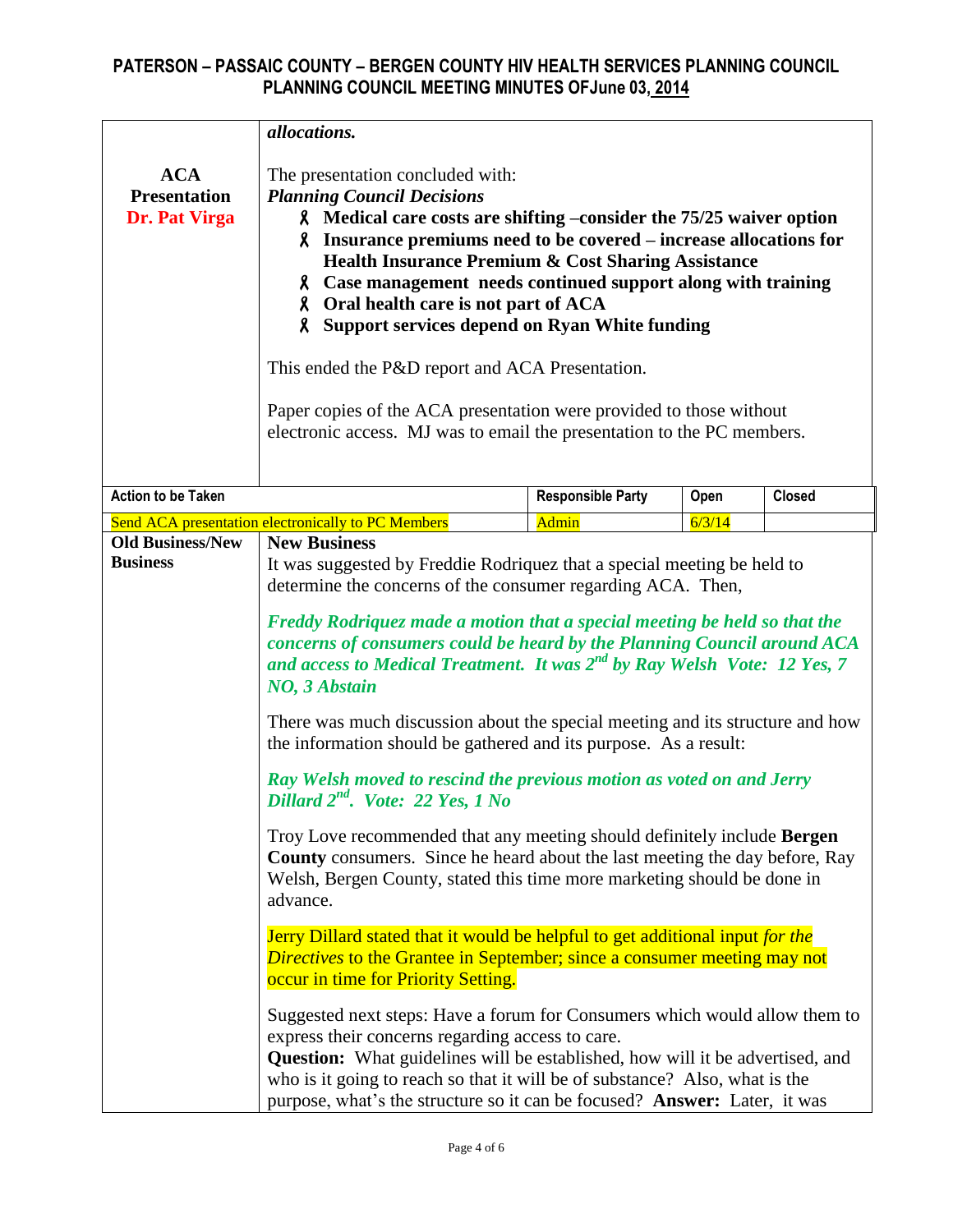| determined that Ray and Freddy would provide the answers to Steering.         |           |                                                                                                                                                                                                                                                                                                                                                                                                                                                                                                                  |                                   |        |               |  |  |  |  |
|-------------------------------------------------------------------------------|-----------|------------------------------------------------------------------------------------------------------------------------------------------------------------------------------------------------------------------------------------------------------------------------------------------------------------------------------------------------------------------------------------------------------------------------------------------------------------------------------------------------------------------|-----------------------------------|--------|---------------|--|--|--|--|
| <b>New Business</b>                                                           |           | The chair asked for ratification that Freddy Rodriquez be Chair and Ray Welsh<br>Co-Chair of Consumers Special Committee Meeting(s) in which information<br>would be gathered regarding consumer's access to Health Care. Vote 21 Yes,<br>0 <sub>N</sub>                                                                                                                                                                                                                                                         |                                   |        |               |  |  |  |  |
| <b>Action to be Taken</b>                                                     |           |                                                                                                                                                                                                                                                                                                                                                                                                                                                                                                                  | <b>Responsible Party</b>          | Open   | <b>Closed</b> |  |  |  |  |
| Steering.                                                                     |           | Freddy $\&$ Ray will pull together consumer meeting(s) to<br>determine their concerns and needs around ACA and access to<br>treatment for those in Bergen and Passaic Cty. Provide plan to                                                                                                                                                                                                                                                                                                                       | Freddie<br>Rodriquez/Ray<br>Welsh | 6/3/14 |               |  |  |  |  |
| into Directives to the Grantee                                                |           | Suggested that input from consumer meeting(s) be incorporated                                                                                                                                                                                                                                                                                                                                                                                                                                                    | PC                                | 6/3/14 |               |  |  |  |  |
| <b>Public</b><br><b>Comments</b>                                              |           | Vernon Thomas spoke on the fact that he thought that the upcoming Special<br>Meeting should be separate from Planning Council meeting, so that people<br>will feel that their input is important. This might not happen if their time is<br>shared with other business of the Council.                                                                                                                                                                                                                           |                                   |        |               |  |  |  |  |
| <b>Networking</b><br>$\boldsymbol{\&}$<br><b>Community</b><br><b>Check-in</b> | $\bullet$ | Linda Smith announced that the mobile Community Food Bank is changing<br>dates and locations - from Thursday to Friday and from St. Joseph to Father<br>English's. Fliers were distributed.<br>Jerry Dillard stated that the NJHPG, HIV Issues Committee, is looking for<br>consumers to share their experiences in being stigmatized/lack of cultural<br>competence experience. Meeting in New Brunswick or call in 800-868-1123,<br>Passcode 31227052. Next meeting, June 9, approximate time Noon – 1:30 p.m. |                                   |        |               |  |  |  |  |
| <b>Motion to</b><br><b>Adjourn</b>                                            |           | Motion #2: Elaine Halstead, Moved and $2^{nd}$ by Nick Kubisky that the meeting<br>be adjourned. The Vote was unanimous.<br>The Meeting adjourned at 3:30 p.m. People were reminded to get passes from<br>Jaimi Rodriguez for free parking and to turn in their Meeting Evaluations.<br>Next Meeting: Next meeting August 5, 2014 - Place: Maggiano's,                                                                                                                                                           |                                   |        |               |  |  |  |  |
|                                                                               |           | Hackensack, NJ. Time: 9:00 a.m. until. There is NO July Meeting.                                                                                                                                                                                                                                                                                                                                                                                                                                                 |                                   |        |               |  |  |  |  |
|                                                                               |           | <b>OPEN Actions from Previous Meetings</b>                                                                                                                                                                                                                                                                                                                                                                                                                                                                       |                                   |        |               |  |  |  |  |

| <b>Action to be Taken</b>                              | <b>Responsible Party</b> | Open   | <b>Closed</b> |
|--------------------------------------------------------|--------------------------|--------|---------------|
| <b>Provide MJ links to sites for articles</b>          | N. Kubisky               | 4/1/14 | ongoing       |
| Send potential representation of Newly released to CDC | Tom $F/$                 | 5/6/14 |               |

# **CLOSED Actions from 6/3/14 Meeting**

| <b>Provide June CAEAR DC meeting information to MJ for</b>          | Karen W.         | 5/6/14 | 6/3/14 |
|---------------------------------------------------------------------|------------------|--------|--------|
| distribution- No recording was available to get information.        |                  |        |        |
| <b>Provide latest HRSA Primer to PC. No new Primer available</b>    | <b>Millie I.</b> | 2/4/14 | 6/3/14 |
| Send recruitment flyer to PC electronically when available $4/1/14$ | Admin            | 2/4/14 | 6/3/14 |
| entire kit. Concentration is now Alternate Pool                     |                  |        |        |